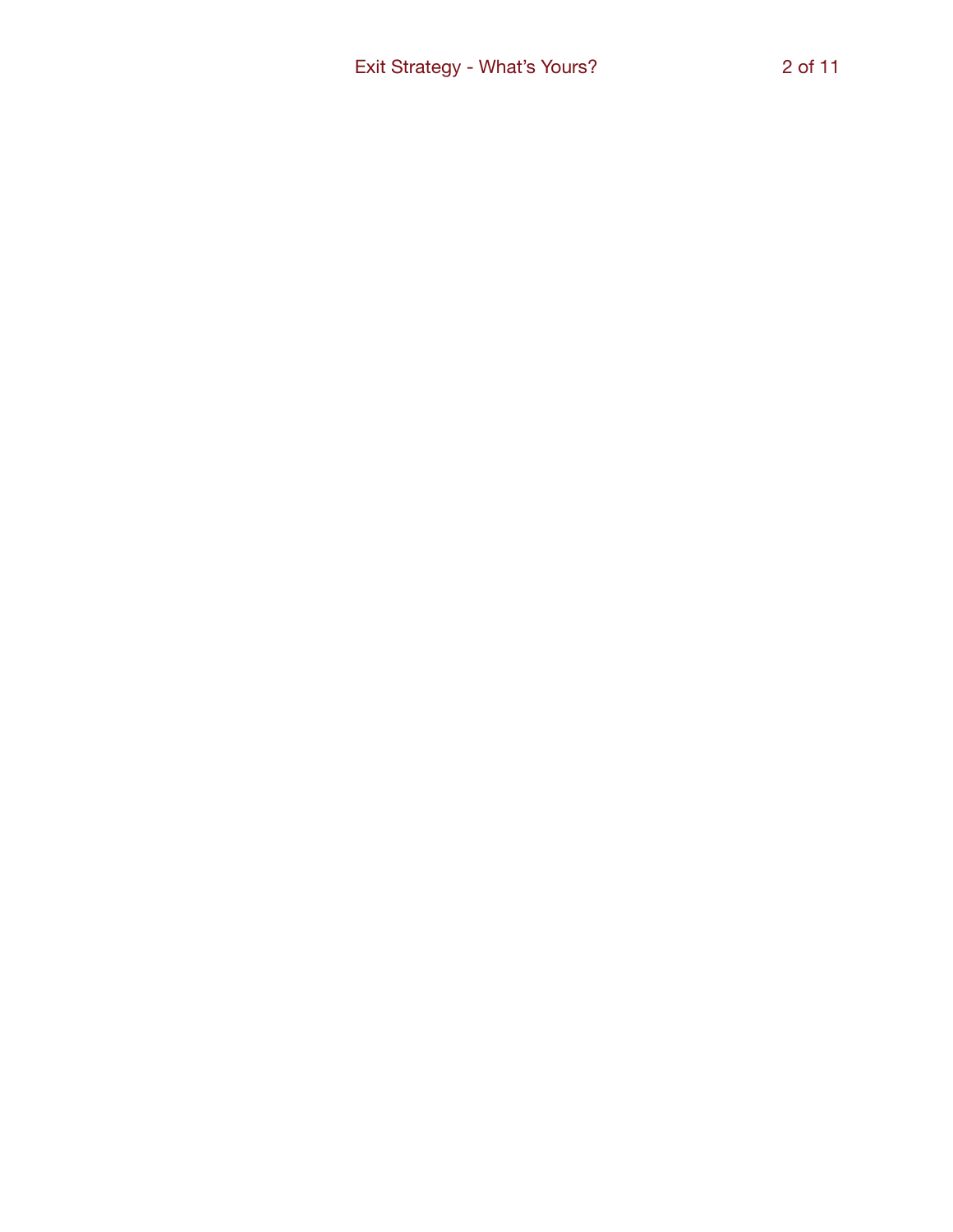If you are attacked and want to escape to safety, what is your *exit strategy*?

Think about it. If you had to decide in less than two seconds where you should run once you escape from an attacker, would you know where to go?

We've recently looked at *[Evade to Escape](https://gracemartialarts.com/2018/06/16/evade-to-escape/)* and *[Evade to Enter](https://gracemartialarts.com/2018/06/23/evade-to-enter/)*. Both have the purpose of escaping to safety in two seconds or less, but how will you know which direction to run in that short time span? Keep in mind that you'll be focused on escaping the attack, so where do you get the time to develop an exit strategy?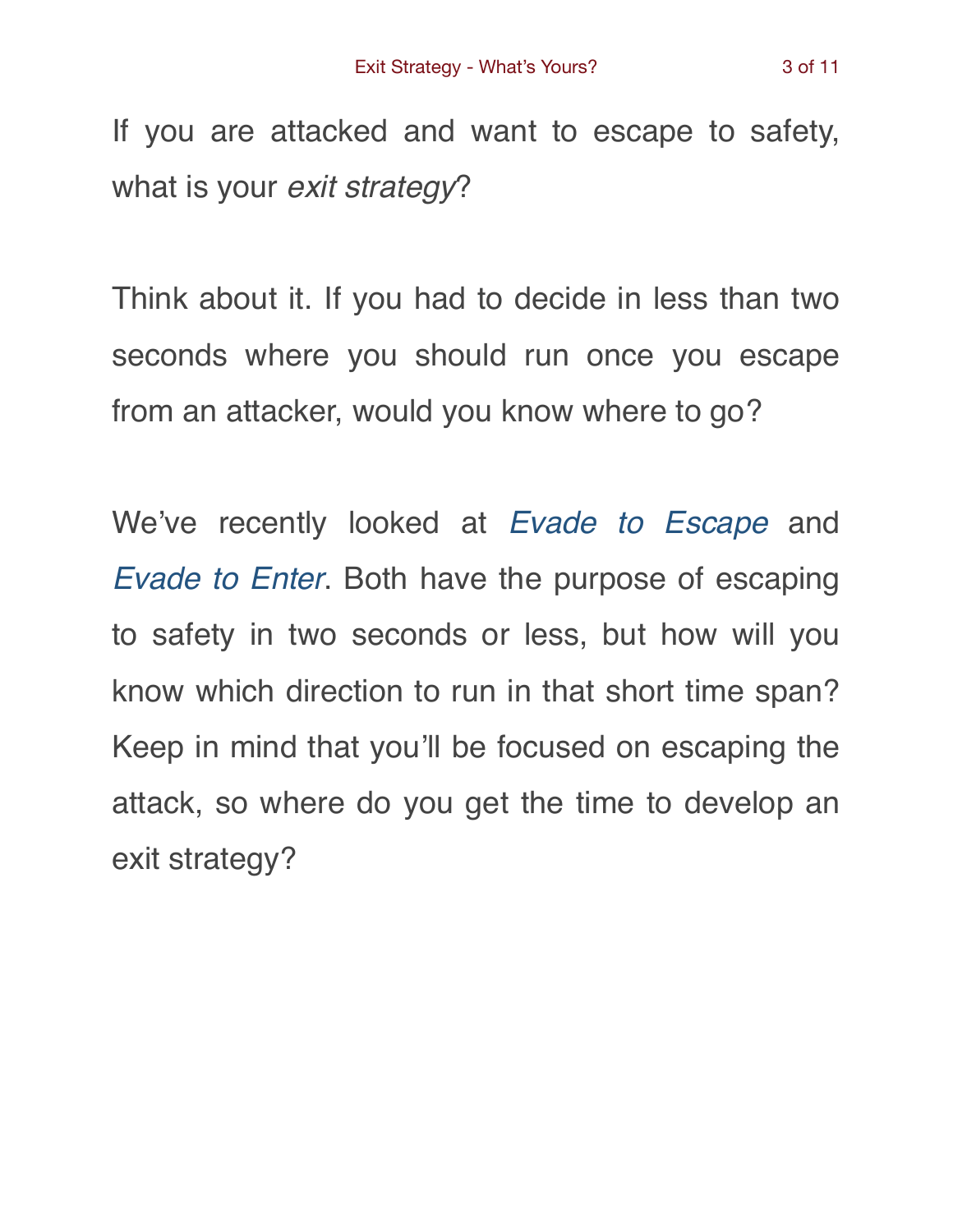### **Developing Your Exit Strategy**

The best time to develop an exit strategy is **before** someone attacks you.

What! How can I develop an exit strategy before I've been attacked? Don't I do that **when** I'm attacked?

That is an option, but not the best option.

You may remember our emphasis on [Safe in Seconds.](https://gracemartialarts.com/safe-in-seconds/) The first part of that safety plan is the 60 seconds before an attack. Every person who has ever been attacked had a period of 60 seconds prior to that attack. We use that 60 seconds to prepare ourselves for possible attack and one of the things we do is continually build our "exit strategy." Why? Because the exits change as we move or as situations change.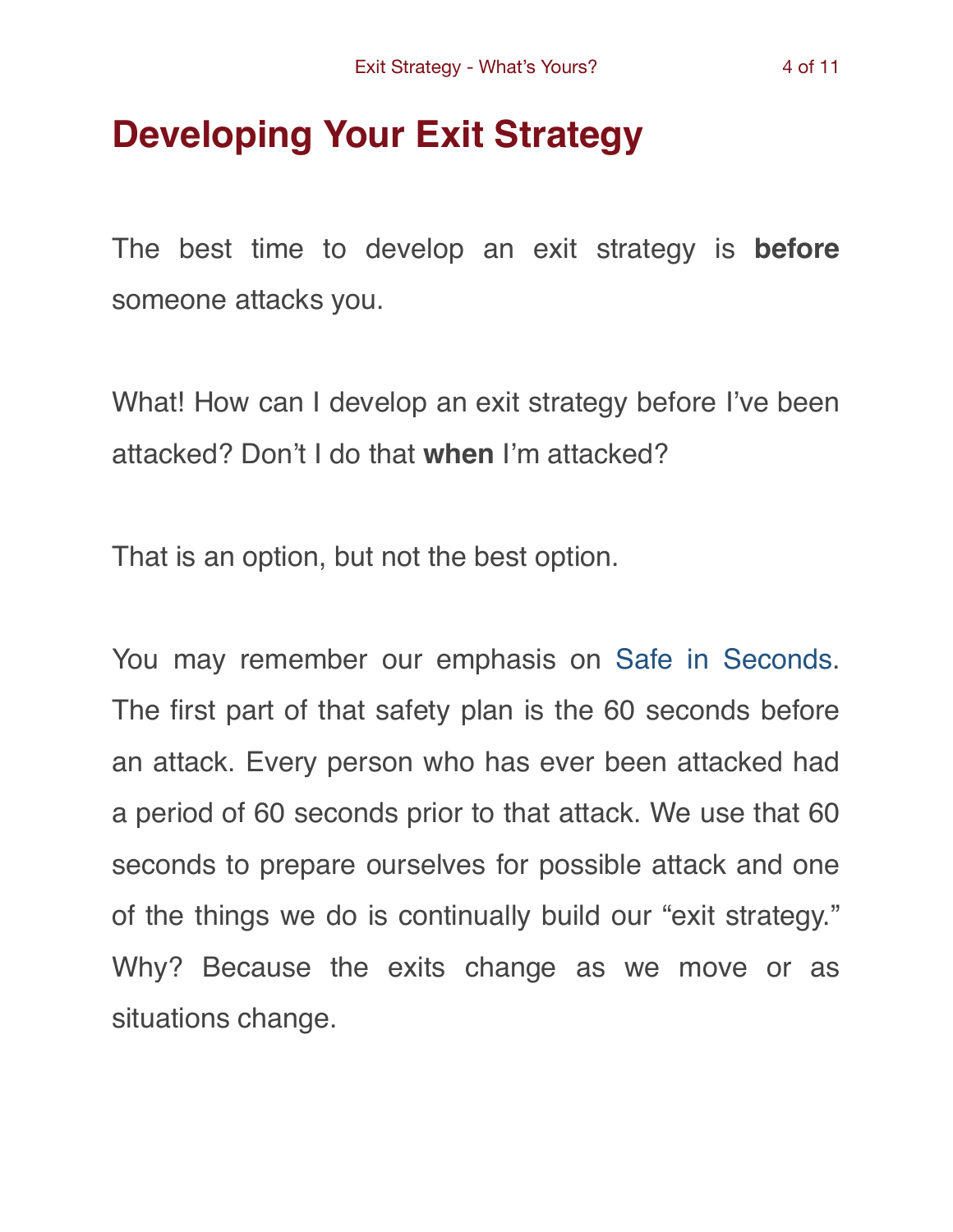#### **Exit Strategy**

Building an exit strategy begins with **situational awareness**. That's where we have a *60/360 mindset*. We are aware of our present situation at all times (every 60 seconds) and in every direction (360 degrees). We know what's happening around us and whether we need to do something to protect ourselves or others. Our senses are finely tuned toward safety concerns at all time. Spouses, parents and friends will also be looking out for the safety of others as well as themselves. That can be for human, animal or other dangers (e.g. cars, trucks, construction equipment, storms, water hazards, etc.)

The worst position to be in is "unaware." That's where you have no idea what's going on around you. You may take a nap and leave the doors unlocked. You may be walking on a sidewalk or in a store texting a friend or talking with someone on the phone. You are not paying attention to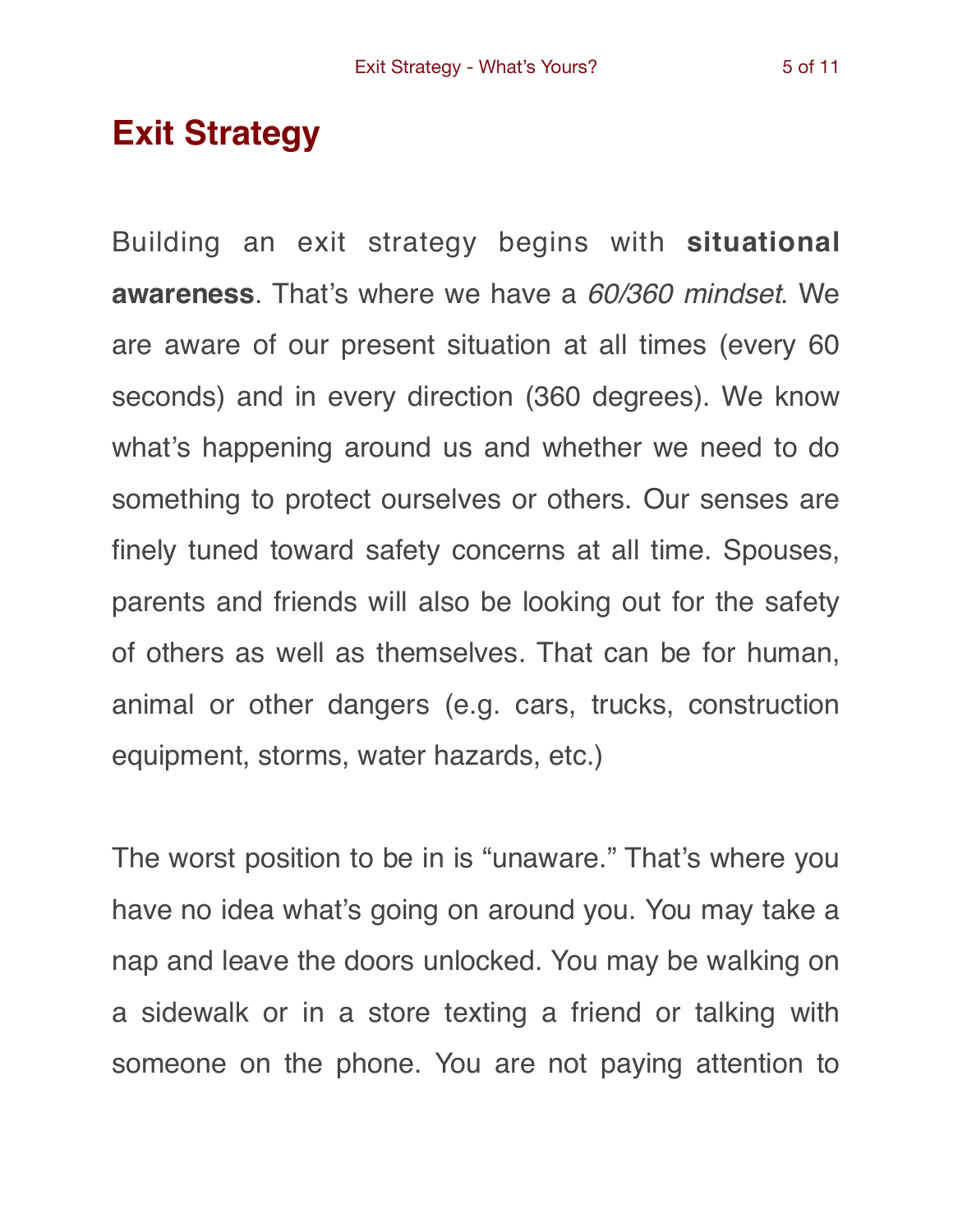your environment at all and have no way to know you're in danger until it hits you.

A better position is to be "aware." What does that look like?

- 1. Keep your eyes and ears open for anyone or any animal that could attack you.
- 2. Keep your eyes and ears open for any "thing" that might hurt you.
- 3. Search for a way to exit your current location if you are suddenly attacked or otherwise in harm's way.

If you see or hear something that looks like it could lead to an attack or danger, you should quickly move into an "alert" position. My wife knows when I have moved from awareness to **alert**. My visual and audible "radar" is sweeping the area and I'm ready to move quickly to protect her or anyone else I'm with (e.g. grandchildren,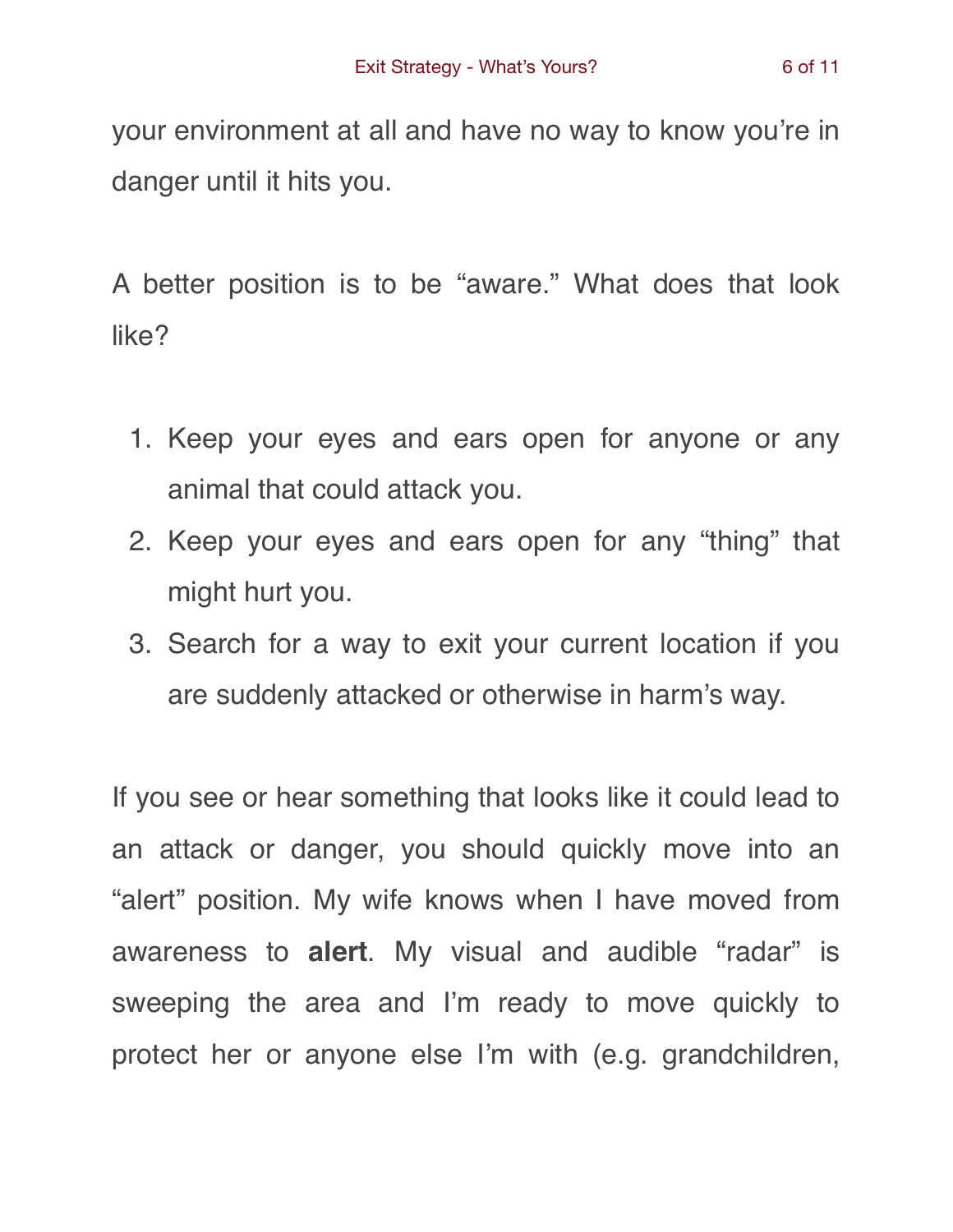friends). My self-defense plans, including an exit strategy, are ready to go. If someone moves aggressively toward me or someone I'm with, I immediately go into defense mode, which includes getting between the attacker and my family or friends.

[Part of training for this kind of self defense is also training your family and friends what you're going to do in an attack situation and what you want them to do to stay safe.]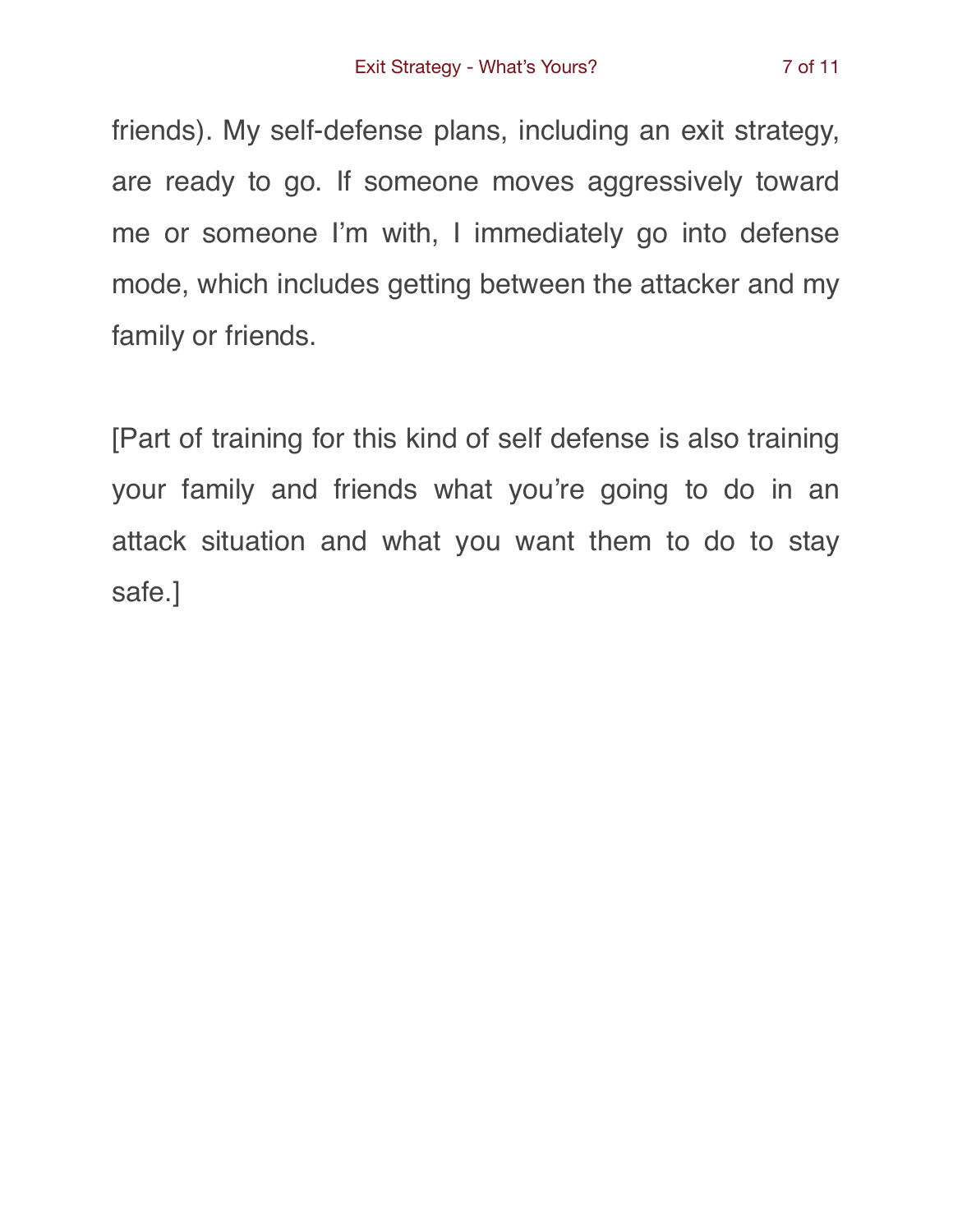#### **Field Tested**

Martial arts has a long history that includes military functions (attack/defense). Many of the best martial arts systems and techniques have been field tested over many centuries. One of those systems is *60/360 situational awareness*. Anyone who is now or has been in the military studied situational awareness in one form or another. However, you can be the best trained and armed person in the military, but if you aren't aware of your surroundings – your training and weapons may not save your life or the lives of others.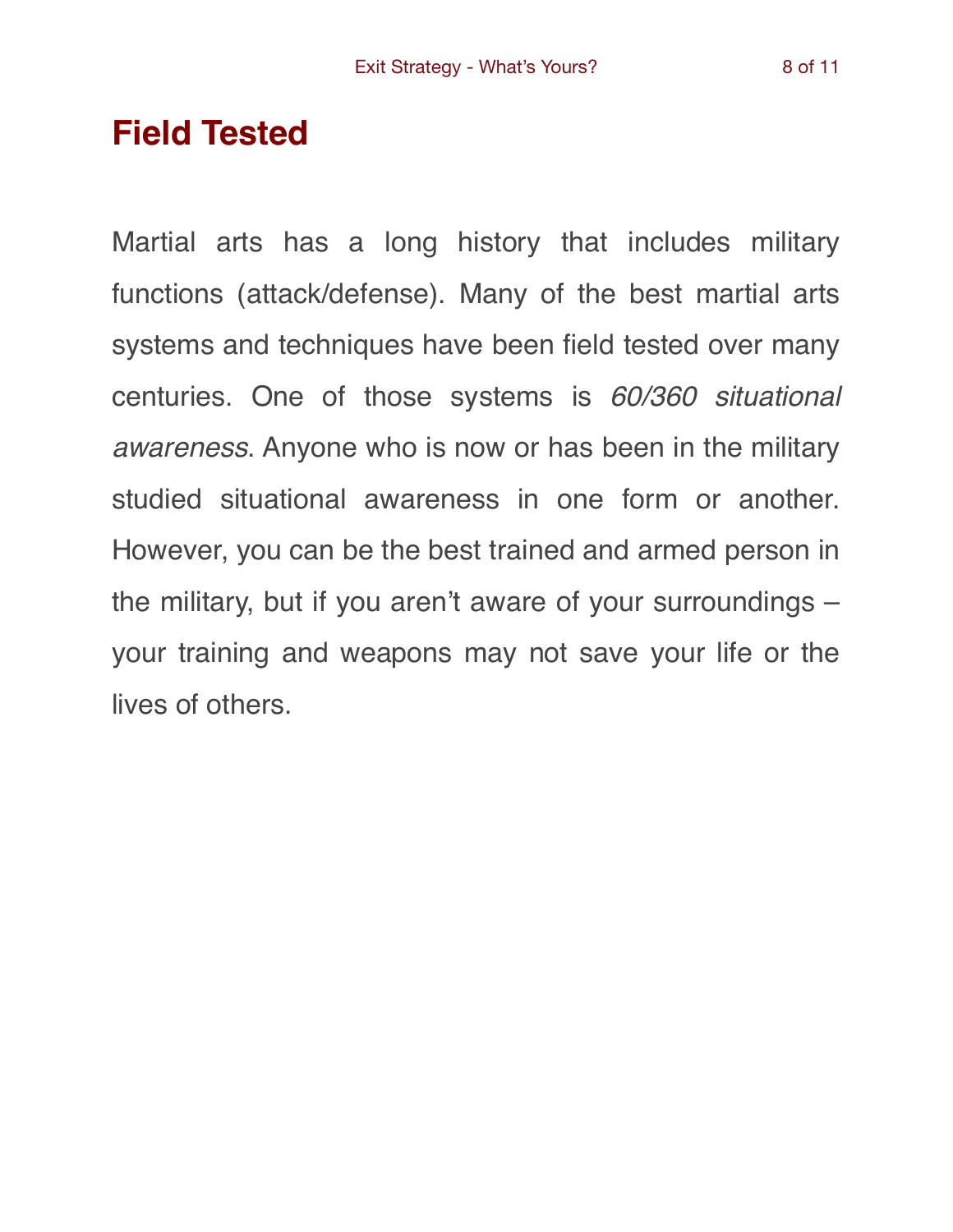#### **A Way To Escape**

Our goal when attacked is to **escape** – get away from danger. Knowing how to defend yourself effectively in two seconds or less is an awesome skill. However, if you successfully escape an attacker only to discover that you don't know how get from your current location to safety – you have a big problem.

As you use the *60/360 Mindset* throughout your day, keep your eyes open for exits – places that would allow you to get away if you had to quickly.

• Do you know where the nearest door, hallway or stairs are located that would lead you outside or to another part of a building or open area that would allow you to find a way to escape?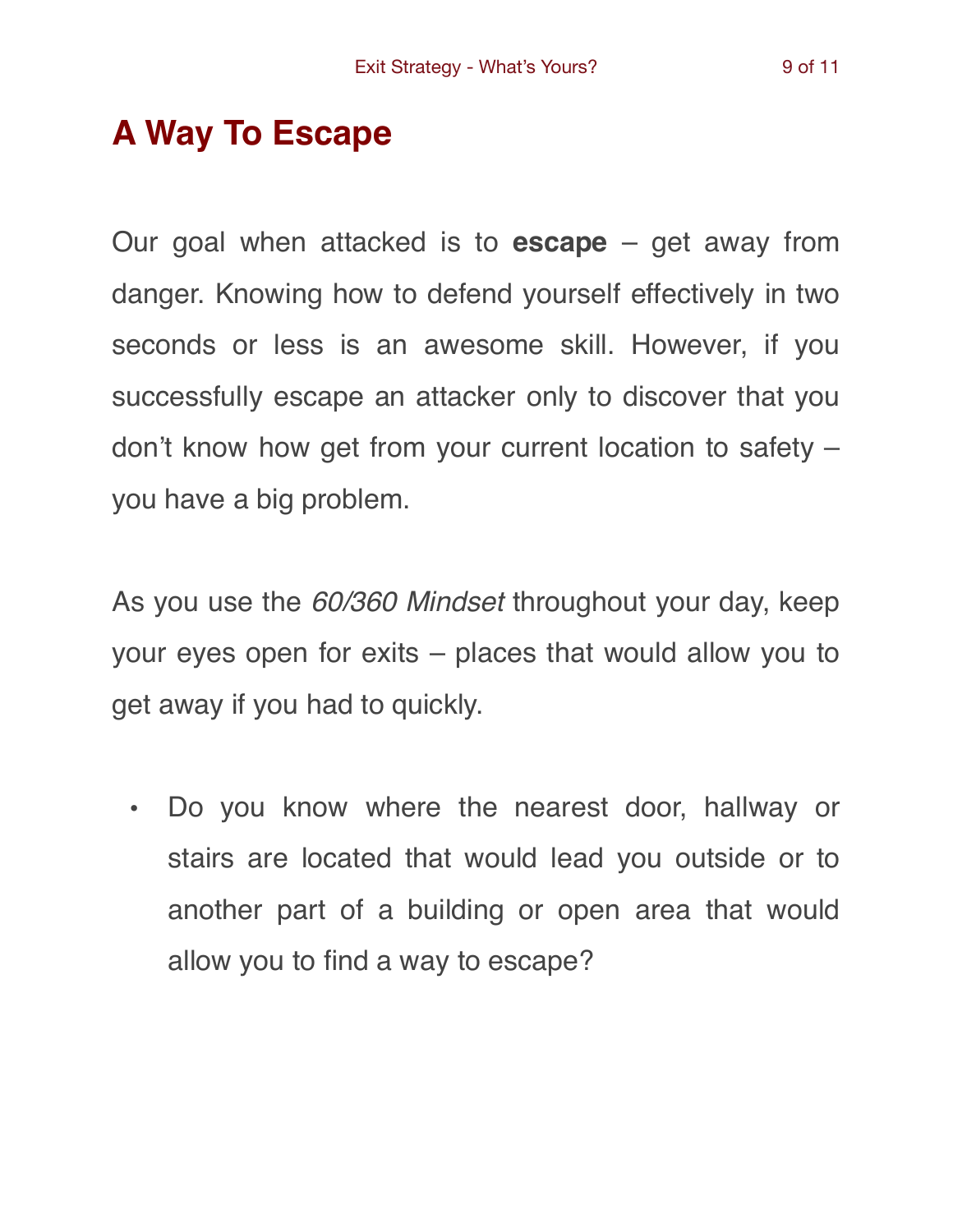- 
- If your attacker comes between you and your exit, do you have a plan for getting *through, over, under* or *around* your attacker to get to the exit?
- Is there more than one exit you can use? If so, do you know where each exit leads?
- Do you know which exits not to use? (e.g. an elevator is not a good place to run to unless it's the only exit available).
- If you are surrounded by a group of people or several animals or a fire, do you know what you would do to get away safely?

An important part of self-defense training in Grace Martial Arts is to develop a *60/360 Mindset* and an *Exit Strategy*. We hope this article will help you build on both.